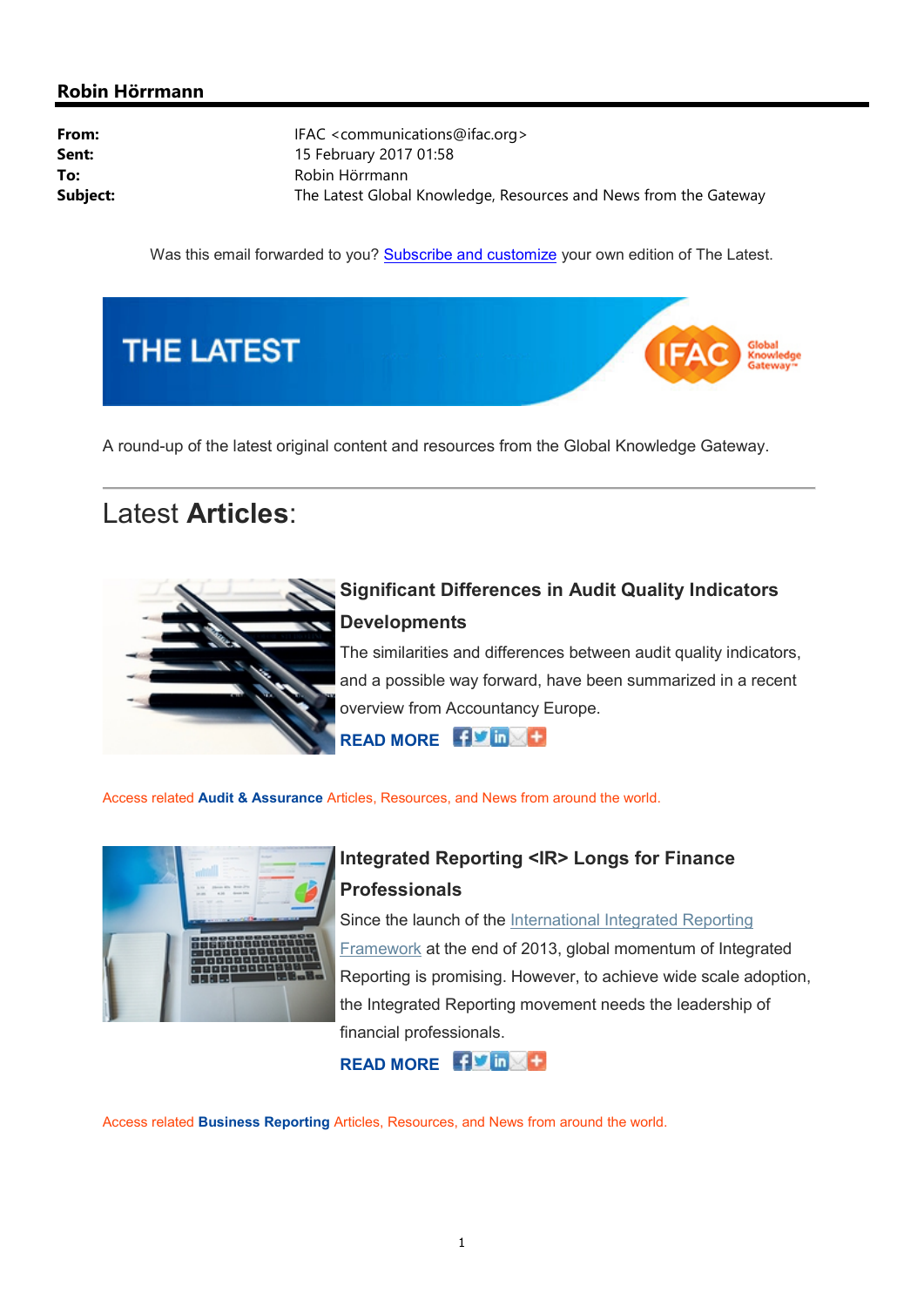

Future of Accounting Profession: Three Major Changes and Implications for Teaching and Research The accounting profession will face significant changes in the next three decades, and professional organizations, their members, and educational institutions should respond. READ MORE FV in

Access related Business Reporting Articles, Resources, and News from around the world.



#### Generation Next

A new ACCA survey provides valuable insights into young professional accountants and the implications for employers. READ MORE **E** 3 M in C

Access related Finance Leadership & Development Articles, Resources, and News from around the world.



### AICPA Chair on Unique Skills of Women

Women have the right instincts to be excellent accountants and leaders, says Kimberly Ellison-Tayler, Chair of the American Institute of CPAs (AICPA) and Global Accounting Strategy Director at Oracle, in a new interview conducted during the AICPA's Women's Leadership Summit in Boston.

READ MORE **EV** in

Access related Finance Leadership & Development Articles, Resources, and News from around the world.



### The What, Why, and How of Cloud Computing for **SMPs**

Cloud computing offers many benefits for SMPs; Accountancy Europe advises on what practitioners should consider when moving to the cloud.

READ MORE **EP IN CO** 

Access related Practice Management Articles, Resources, and News from around the world.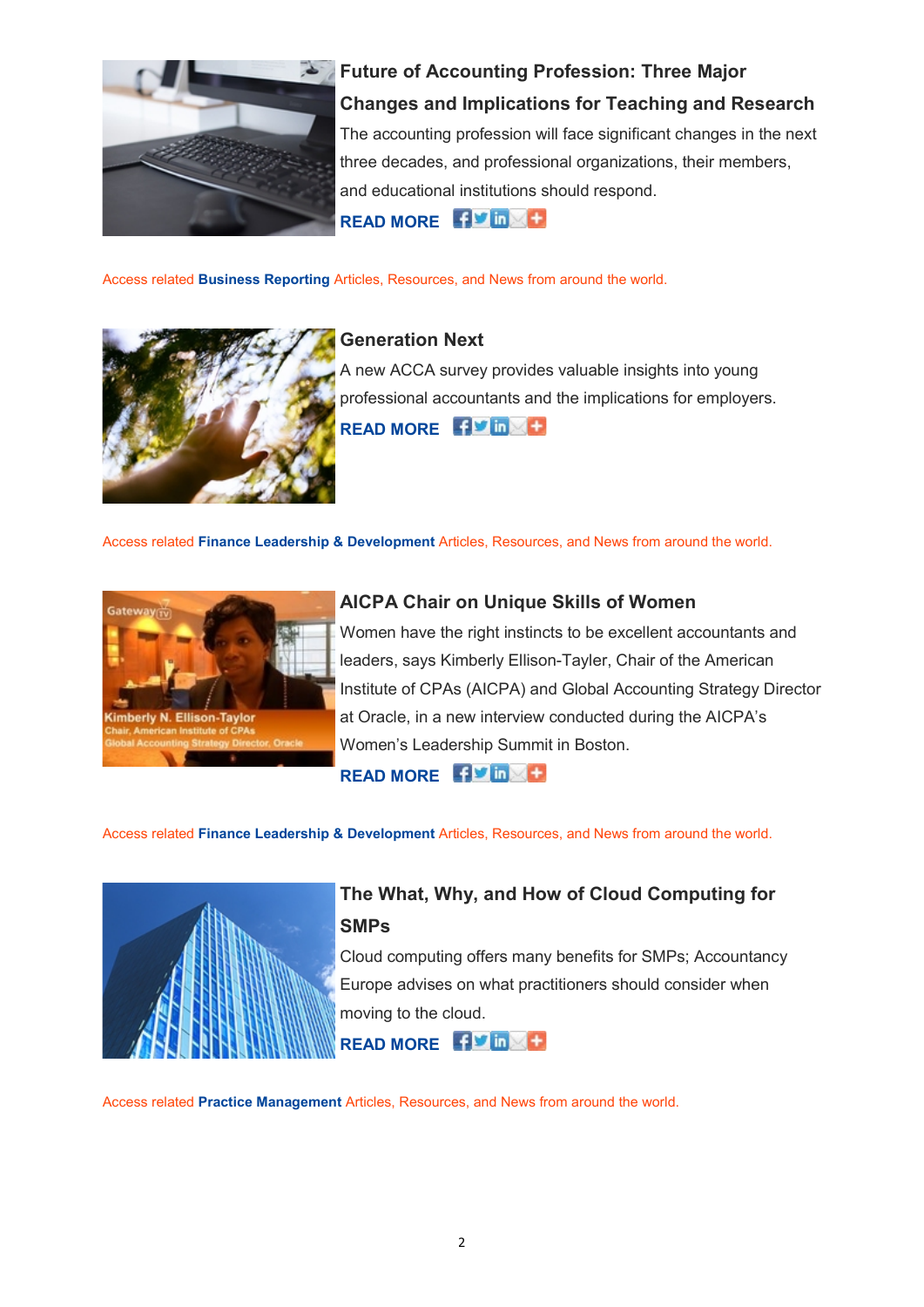

### Fraud Investigations and the SEC: What to Do, What to Know

Awareness and activity in the fight against financial reporting fraud are as strong as ever, thanks in part to proactive efforts like the Anti-Fraud Collaboration. But let's face it—fraud happens, and, sadly, given human nature it always will.

READ MORE HIS TO

Access related Risk Management & Internal Control Articles, Resources, and News from around the world.

# Latest Resources and News:

Audit and Assurance Alert: Canadian Standard on Association | Article | CPA Canada | Audit & **Assurance** 

Webinar: The Changing World of Audit and Assurance | Presentation | ICAS | Audit & Assurance

Artificial Intelligence Comes to Financial Statement Audits | Article | CFO.com | Audit & Assurance

IFRS Foundation Issues "Debrief" on the IFRS for SMEs | Video | IAS Plus | Business Reporting

Guide to Review Engagements (CSRE 2400) | Guidance | CPA Canada | Business Reporting

A Professional Judgement Framework for Financial Reporting | Guidance | ICAS | Business **Reporting** 

Advancing Women in Leadership: Q&A | Article | CPA Canada | Finance Leadership & Development

MPs: Accountants Will Be in Demand During Brexit Process | Article | AAT | Practice Management

10 Strategies to Successfully Integrate a Deal | Article | CGMA Magazine | Practice Management

Five Practical Tips for Strong Cyber Security | Article | ICAS | Risk Management & Internal Control

Probability Management | Website/Resource Center | ProbabilityManagement | Risk Management & Internal Control

# Explore resources and news by topic area: